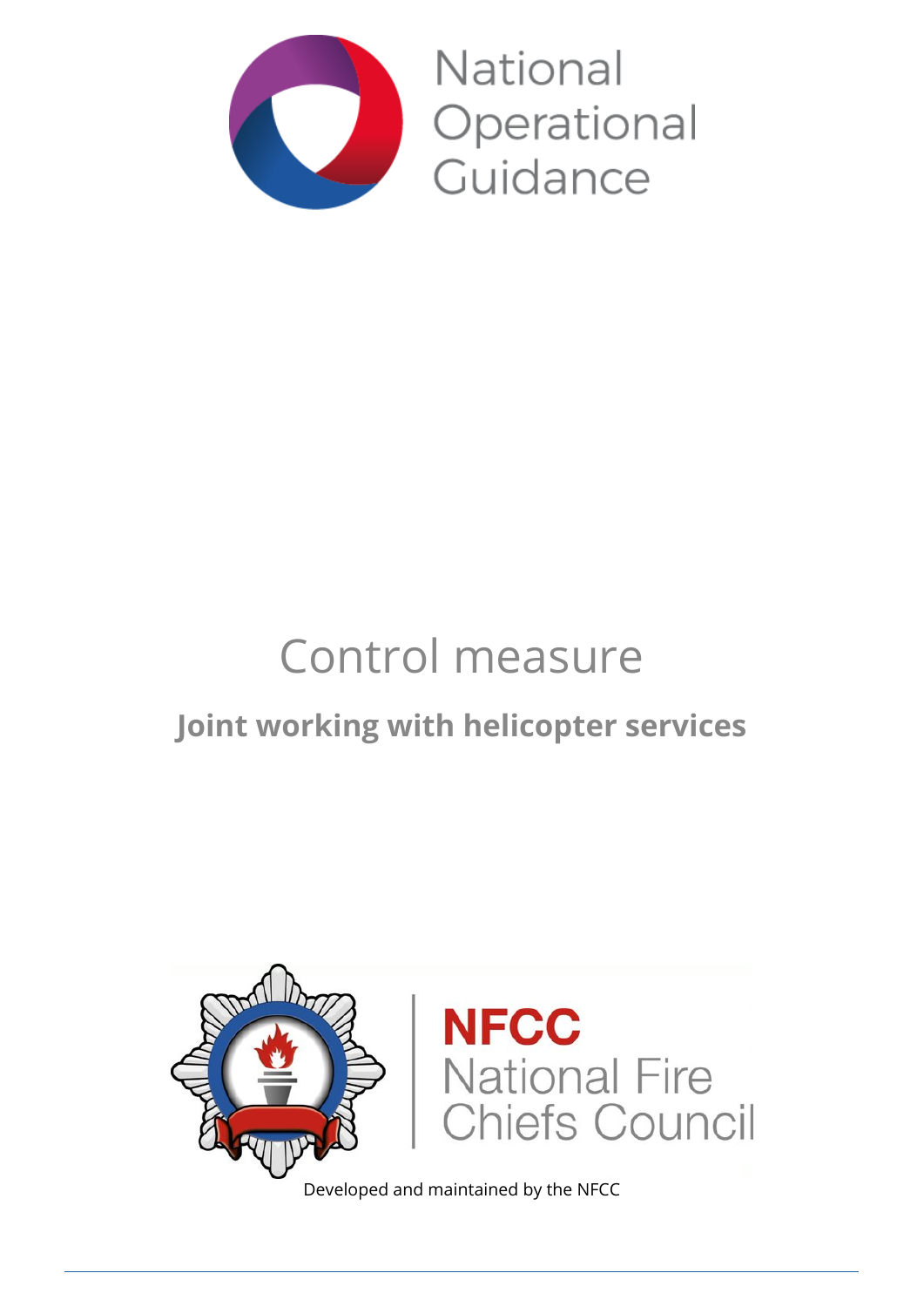



## Contents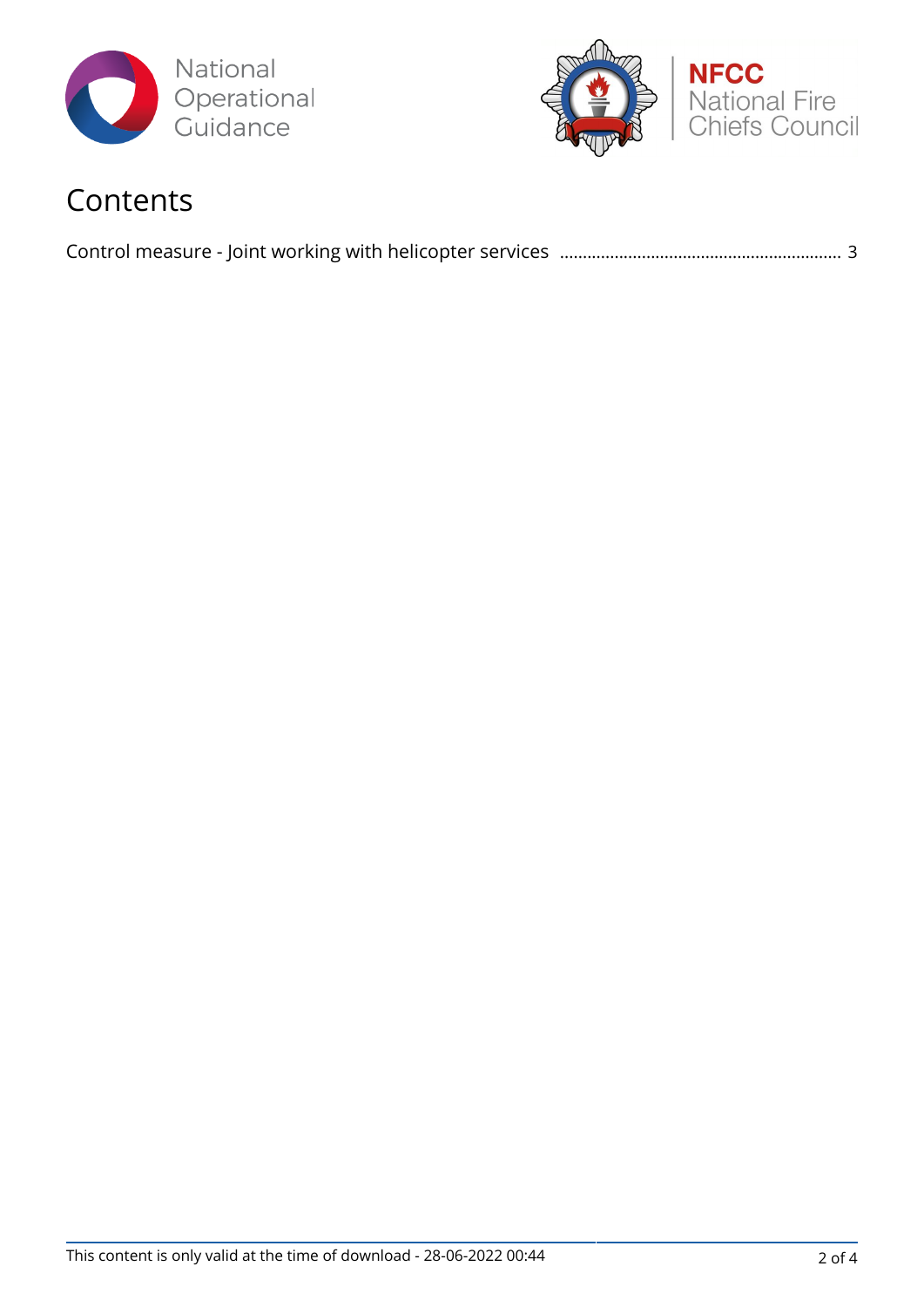



# Control measure - Joint working with helicopter services

#### **Control measure knowledge**

When carrying out joint working with helicopter services, personnel may be required to approach, board, load or leave a helicopter. At all times personnel should closely follow the instructions of the aircrew.

Personnel should approach from the front of the helicopter, in full view of the pilot. The exception to this is for military Chinook helicopters, which should be approached from the rear in full view of the aircrew loadmaster.

Personnel should avoid areas near to the tail rotor and the exhaust outlets. Equipment should be carried at a low level, and not in an elevated position to avoid the main rotors.

If the helicopter has landed on sloping ground, personnel should approach or leave the helicopter on the downslope side, to maximise rotor clearance.

Further information is shown in the National Police Air Service (NPAS) Helicopter Operations Awareness diagrams below. However, fire and rescue services should consider seeking training from the helicopter service providers who are commonly used in their area.